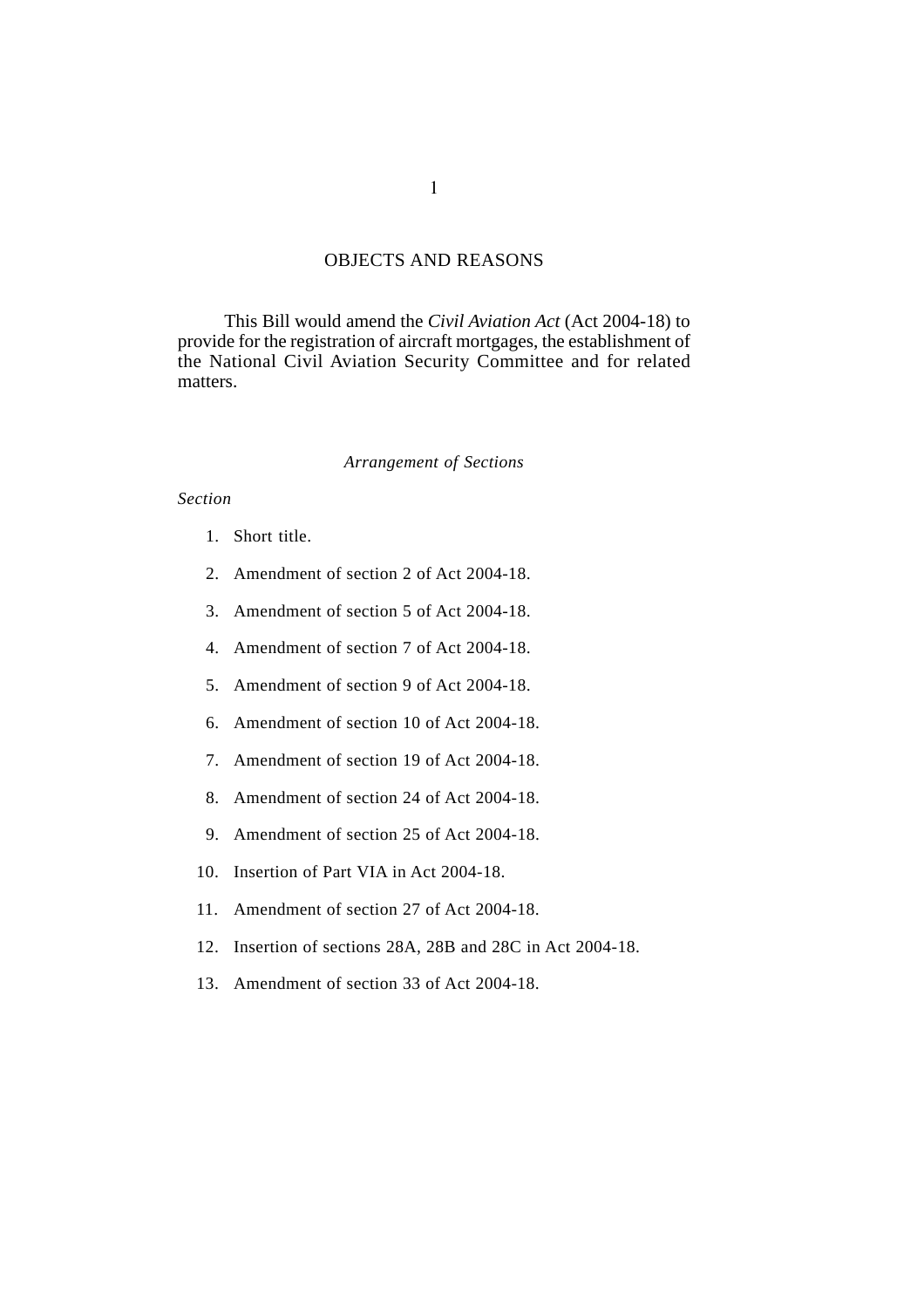# *Section*

|  | 14. Amendment of section 34 of Act 2004-18. |
|--|---------------------------------------------|
|  | 15. Amendment of section 36 of Act 2004-18. |
|  | 16. Amendment of section 43 of Act 2004-18. |
|  | 17. Amendment of section 46 of Act 2004-18. |
|  | 18. Amendment of section 59 of Act 2004-18. |
|  | 19. Amendment of section 79 of Act 2004-18. |
|  | 20. Amendment of section 80 of Act 2004-18. |
|  | 21. Amendment of section 82 of Act 2004-18. |
|  | 22. Amendment of section 89 of Act 2004-18. |
|  | 23. Amendment of Schedules to Act 2004-18.  |
|  | SCHEDULE                                    |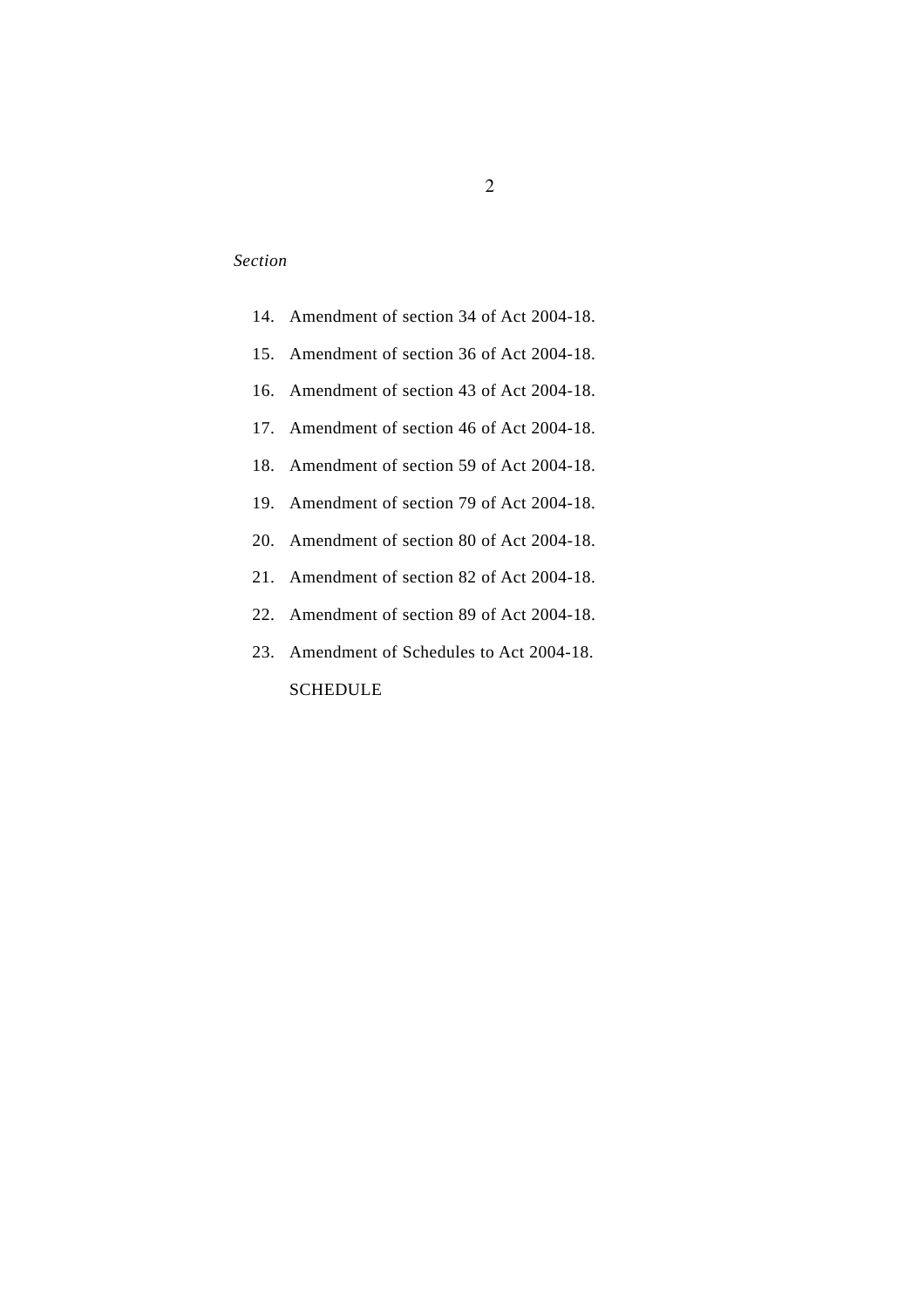# BARBADOS

A Bill entitled

An Act to amend the *Civil Aviation Act*.

ENACTED by the Parliament of Barbados as follows:

1. This Act may be cited as the *Civil Aviation (Amendment) Act*, short title. *2007*.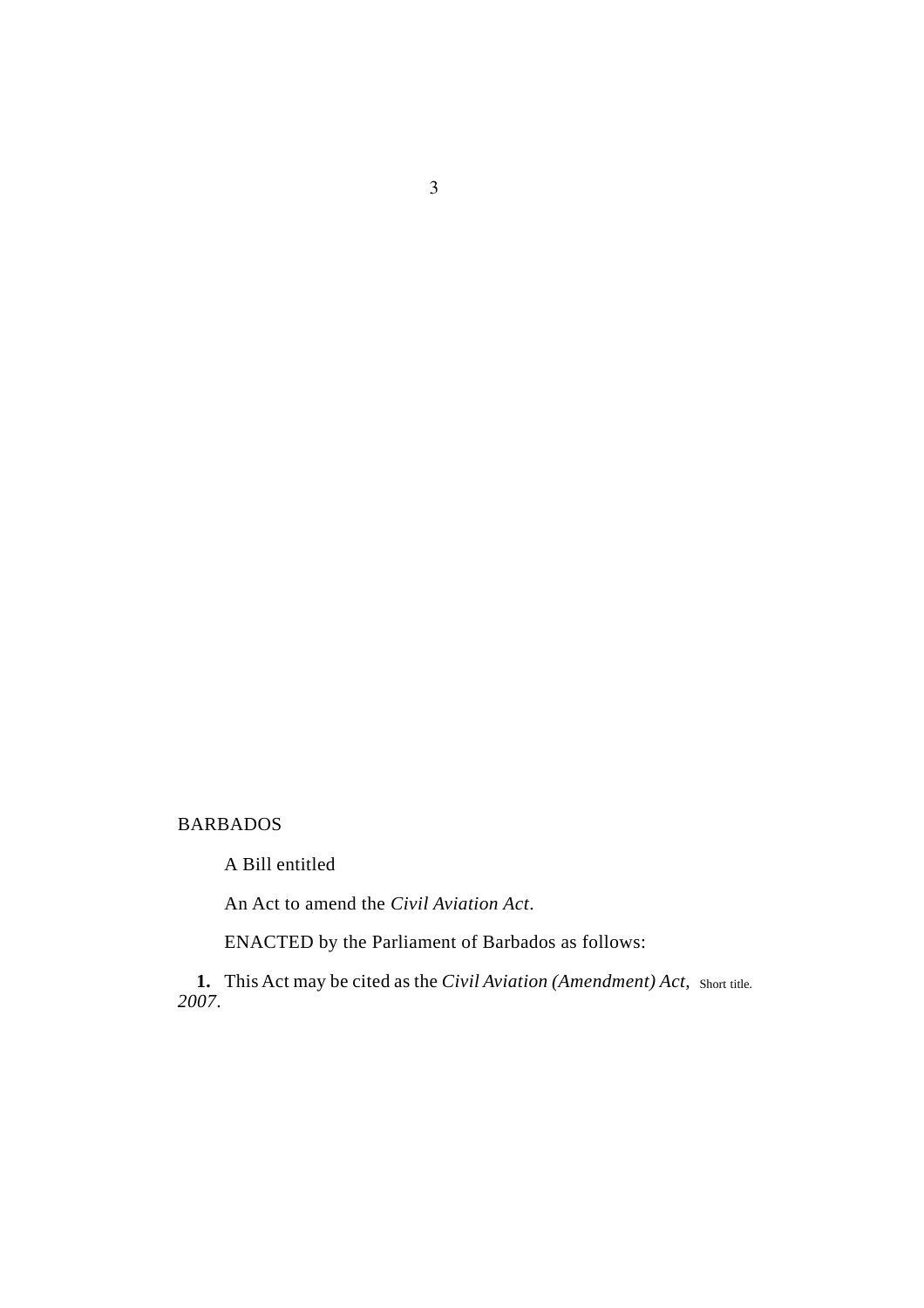Amendment of section 2 of 2004-18.

**2.** Section 2 of the *Civil Aviation Act,* in this Act referred to as the principal Act, is amended

- *(a)* by inserting the following definitions in the appropriate alphabetical order:
	- " "act of unlawful interference" means an act which seeks to or jeopardizes the safety of civil aviation and air transport such as the
		- *(a)* unlawful seizure of an aircraft in flight or on the ground;
		- *(b)* taking of hostages on board an aircraft or at an airport;
		- *(c)* forcible intrusion on board an aircraft, at an airport or at a facility relating to aeronautics;
		- *(d)* introduction of a weapon, hazardous device or material intended for criminal purposes on board an aircraft or at an airport; or
		- *(e)* communication of false information so as to jeopardise the safety of
			- (i) aircraft in flight or on the ground; or
			- (ii) passengers, crew, ground personnel or the general public at an airport or at the premises of a civil aviation facility;
	- "air operator" means a person, organization or enterprise that undertakes to engage in domestic or international commercial air transport, whether directly or indirectly or by a lease or any other arrangement;"; and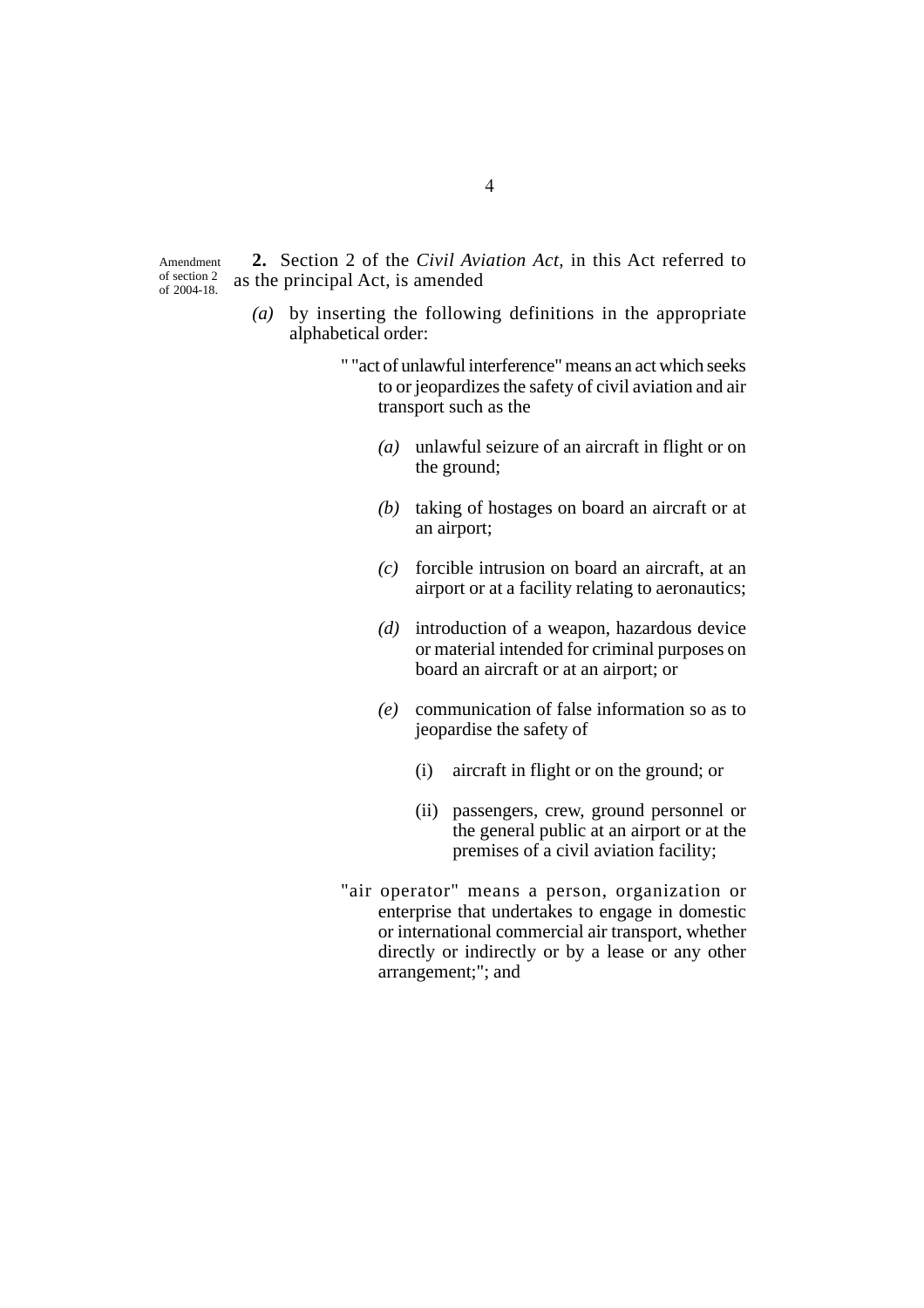*(b)* by deleting the definitions of "airport manager" and "Director" and substituting the following respectively:

> " "airport manager" means the Chief Executive Officer of the Grantley Adams International Airport Inc.;

"Director" means the Director of Civil Aviation;".

3. The principal Act is amended by deleting section 5 and Amendment substituting the following: of section 5 of Act 2004-

"Responsibilities of the Minister.

**5.** The Minister is responsible for the development, regulation and supervision of aeronautics, and in the discharge of those responsibilities the Minister may

18.

- *(a)* encourage the development of aeronautics by such means as the Minister considers appropriate;
- *(b)* construct and operate airports, and establish and provide other facilities and services relating to aeronautics;
- *(c)* investigate matters concerning aviation safety;
- *(d)* establish and provide facilities and services for the collection, publication or dissemination of information relating to aeronautics;
- *(e)* co-operate with persons undertaking projects, technical research and studies in the development of aeronautics;
- *(f)* establish aerial works;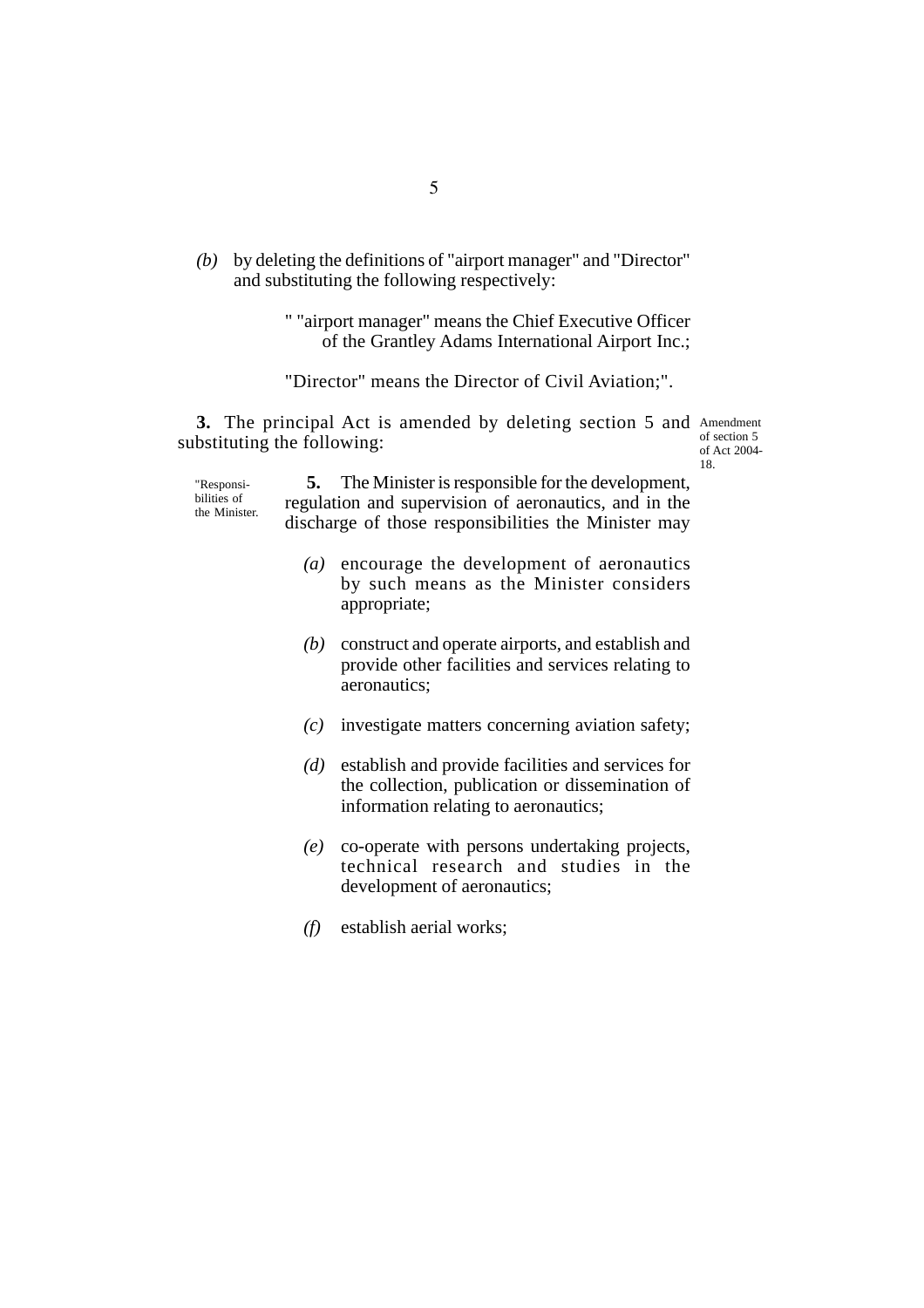- *(g)* liaise with other government departments that may need assistance with aerial work;
- *(h)* co-operate or enter into arrangements with foreign governments with respect to any matter relating to aeronautics;
- *(i)* control and manage all aircraft and aircraft equipment necessary for the conduct of any services on behalf of the Government;
- *(j)* implement
	- (i) any obligations under any international convention relating to air navigation and air transport to which Barbados is a party;
	- (ii) any Standards and Recommended Practices issued by ICAO in respect of the Convention;
- *(k)* ensure the provision of aviation weather services that will facilitate the safe, efficient and regular operation of aircraft;
- *(l)* enter into arrangements with an agency that is responsible for providing aviation weather services in such form and manner and at such places as the Minister considers necessary; and
- *(m)* undertake such other activities in relation to aeronautics as the Minister may consider appropriate.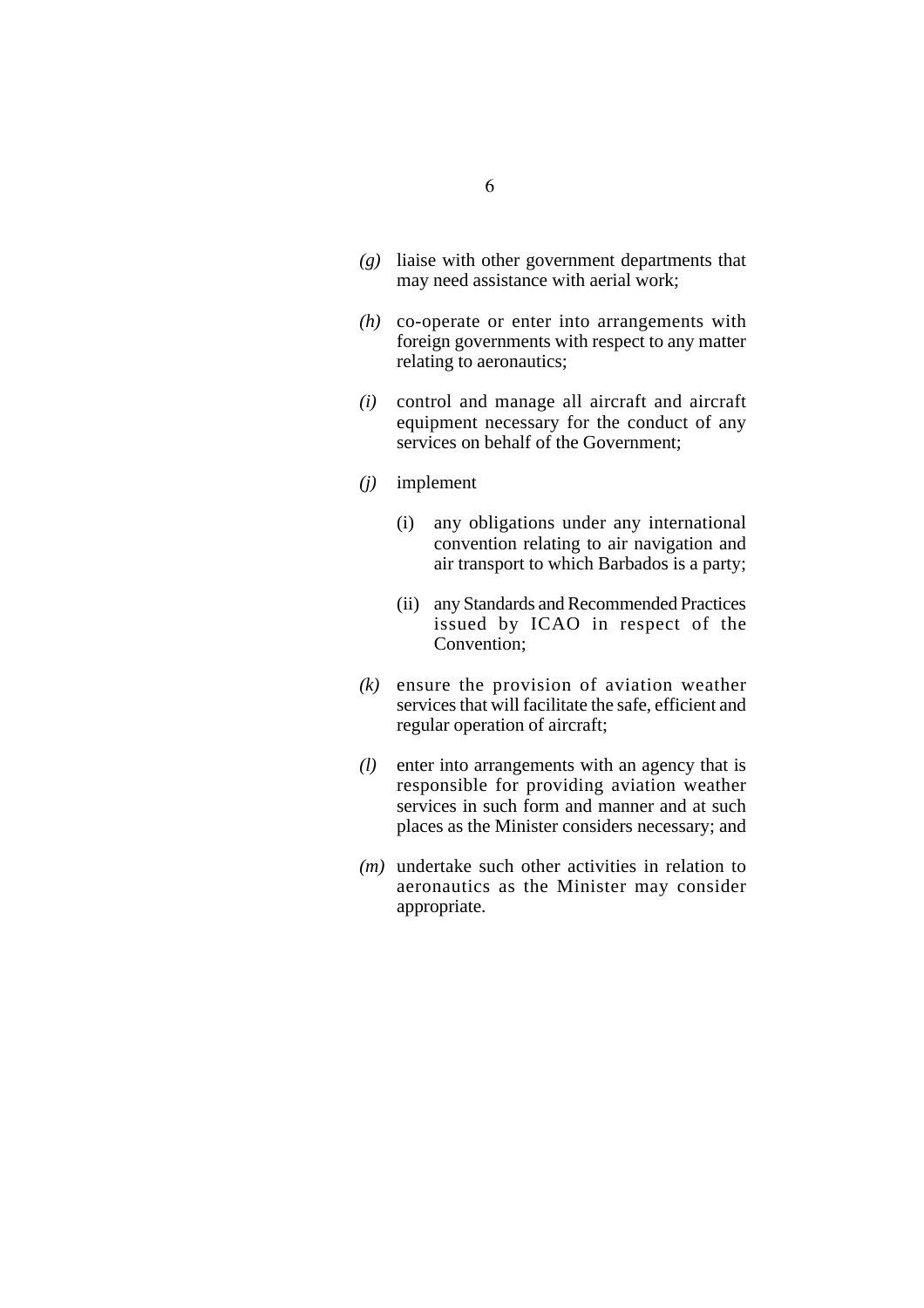- **4.** Section 7 of the principal Act is amended
- *(a)* in subsection (2), by

Amendment of section 7 of Act 2004- 18.

- (i) deleting paragraphs *(m)* and *(n)* and substituting the following:
	- "*(m)* administer and enforce regulations and standards generally and in particular those regulations and standards in respect of the registration and certification of aircraft, personnel and airports;";
- (ii) renumbering paragraphs *(o)* and *(s)* as paragraphs *(n)* to *(r)*;
- (iii) deleting the word "and" appearing at the end of paragraph *(q)* as renumbered;
- (iv) deleting the full-stop appearing at the end of paragraph *(r)* as renumbered and substituting a semi-colon;
- (v) by inserting immediately after paragraph *(r)* as renumbered, the following new paragraphs:
	- "*(s)* enter any aircraft, airport facility relating to aeronautics or any premises used for the design, manufacture, distribution, maintenance or installation of aeronautical products, for the purpose of conducting an inspection;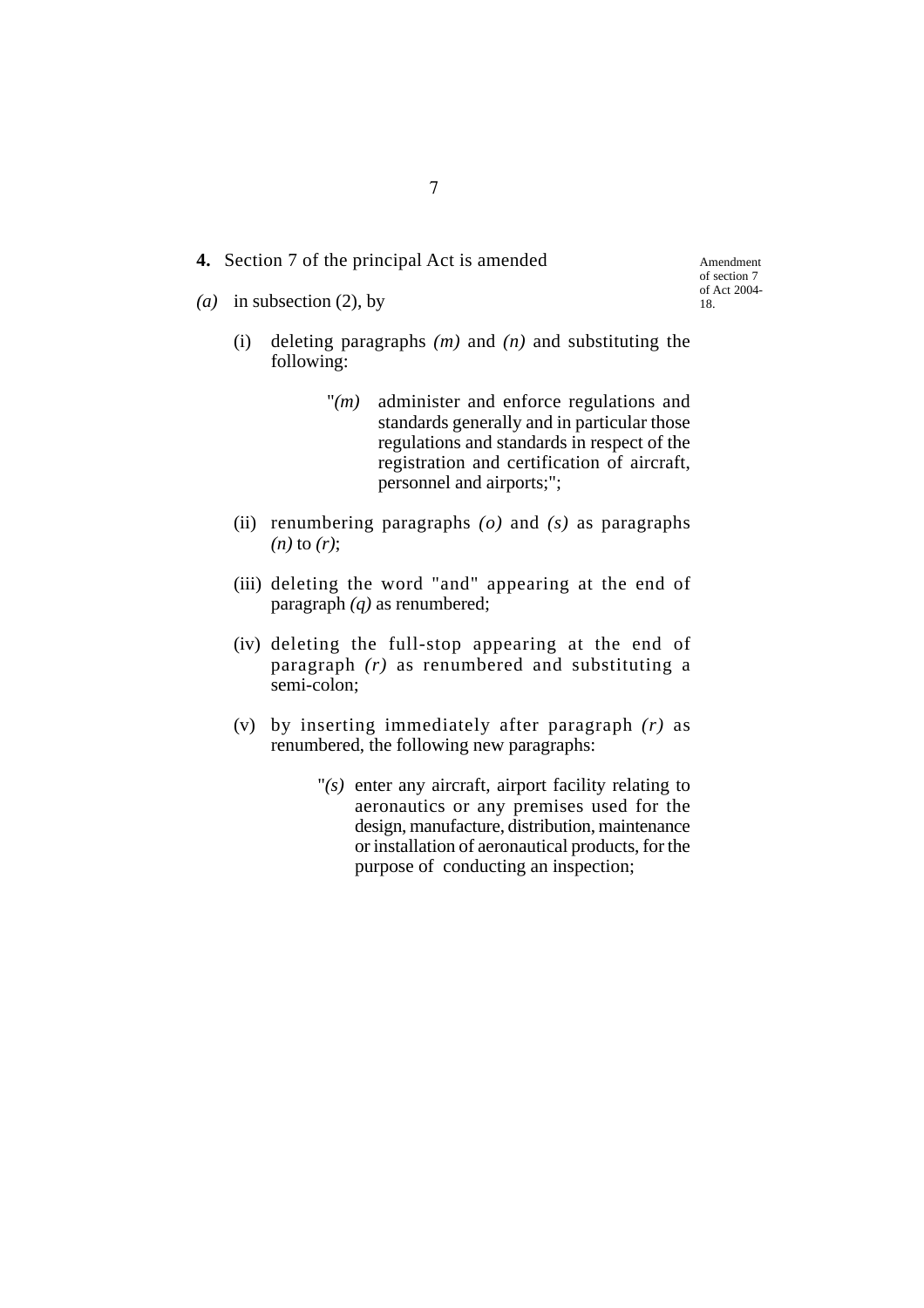- *(t)* enter any place for the purpose of conducting an investigation of matters concerning aviation safety; and
- *(u)* seize anything found in any place referred to in paragraph *(s)* or *(t)* that the Director believes on reasonable ground will afford evidence of an offence as a result of an inspection or investigation.";
- *(b)* in subsection (3), by deleting the word "airline" appearing therein and substituting the words "owner or operator of the aircraft"; and
- *(c)* by inserting immediately after subsection (3) the following new subsection:

"(4) Any document or article seized in accordance with paragraph  $(u)$  of subsection  $(2)$  shall be seized in the manner specified in section 48.".

Amendment of section 9 of Act 2004-18.

- **5.** Section 9 of the principal Act is amended
- *(a)* in subsection (1), by deleting
	- (i) the words "oversee the" appearing at the beginning of paragraph *(f)* and substituting the word "provide";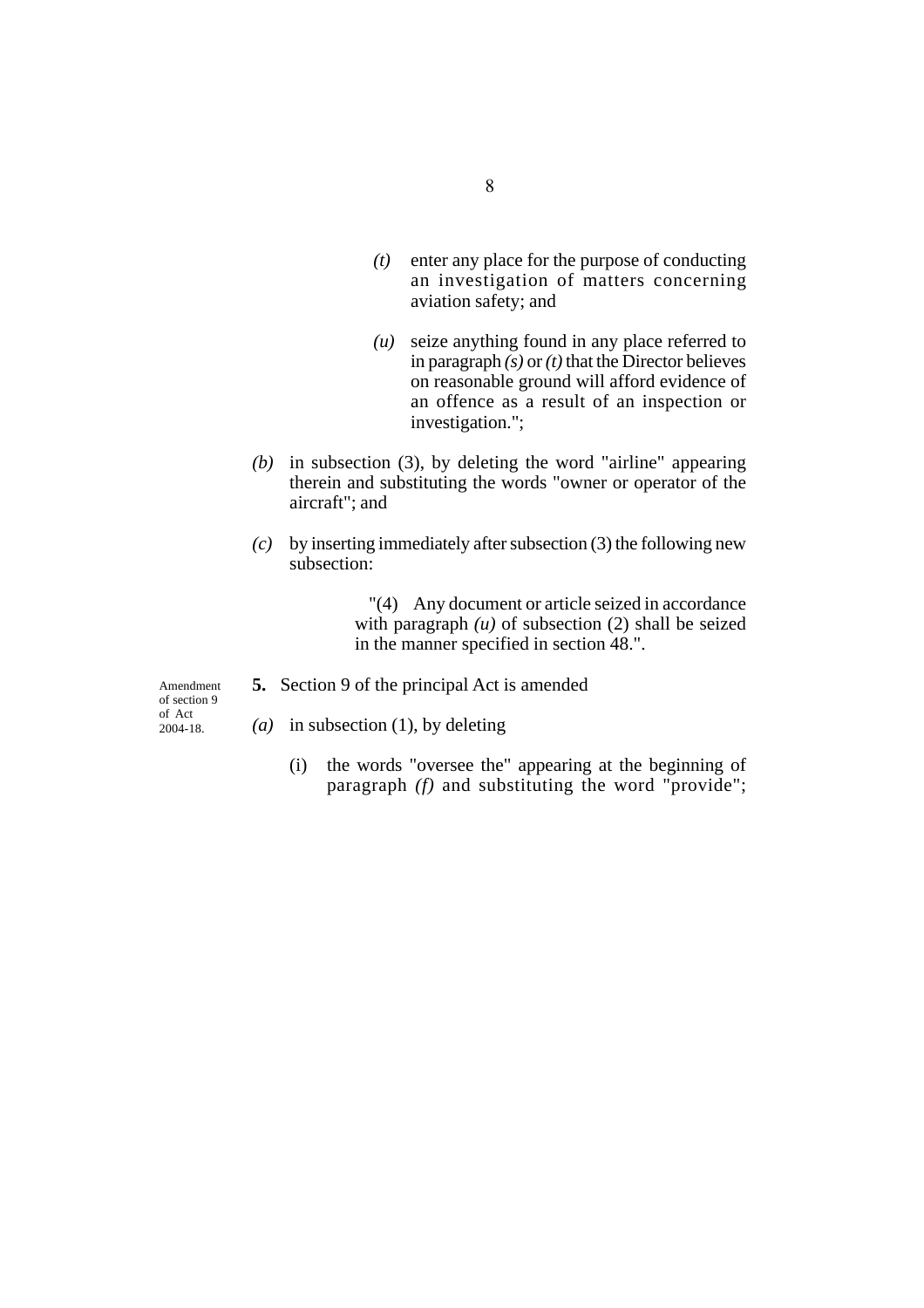- (ii) the word "and" appearing at the end of paragraph *(f)*;
- (iii) the full-stop appearing at the end of paragraph *(g)* and inserting the words "; and";
- *(b)* by re-numbering subsection (2) as subsection (3); and
- *(c)* by inserting immediately after subsection (1) the following as subsection (2):

"(2) The inspectors may for the purpose of conducting an inspection,

- *(a)* enter an aircraft, airport, facility relating to aeronautics or any premises used for the design, manufacture, distribution, maintenance or installation of aeronautical products;
- *(b)* enter any place for the purpose of an investigation of matters concerning aviation safety; and
- *(c)* seize anything found in any place referred to in paragraph *(a)* or *(b)* that the inspector believes on reasonable ground will afford evidence of an offence as a result of an inspection or investigation.".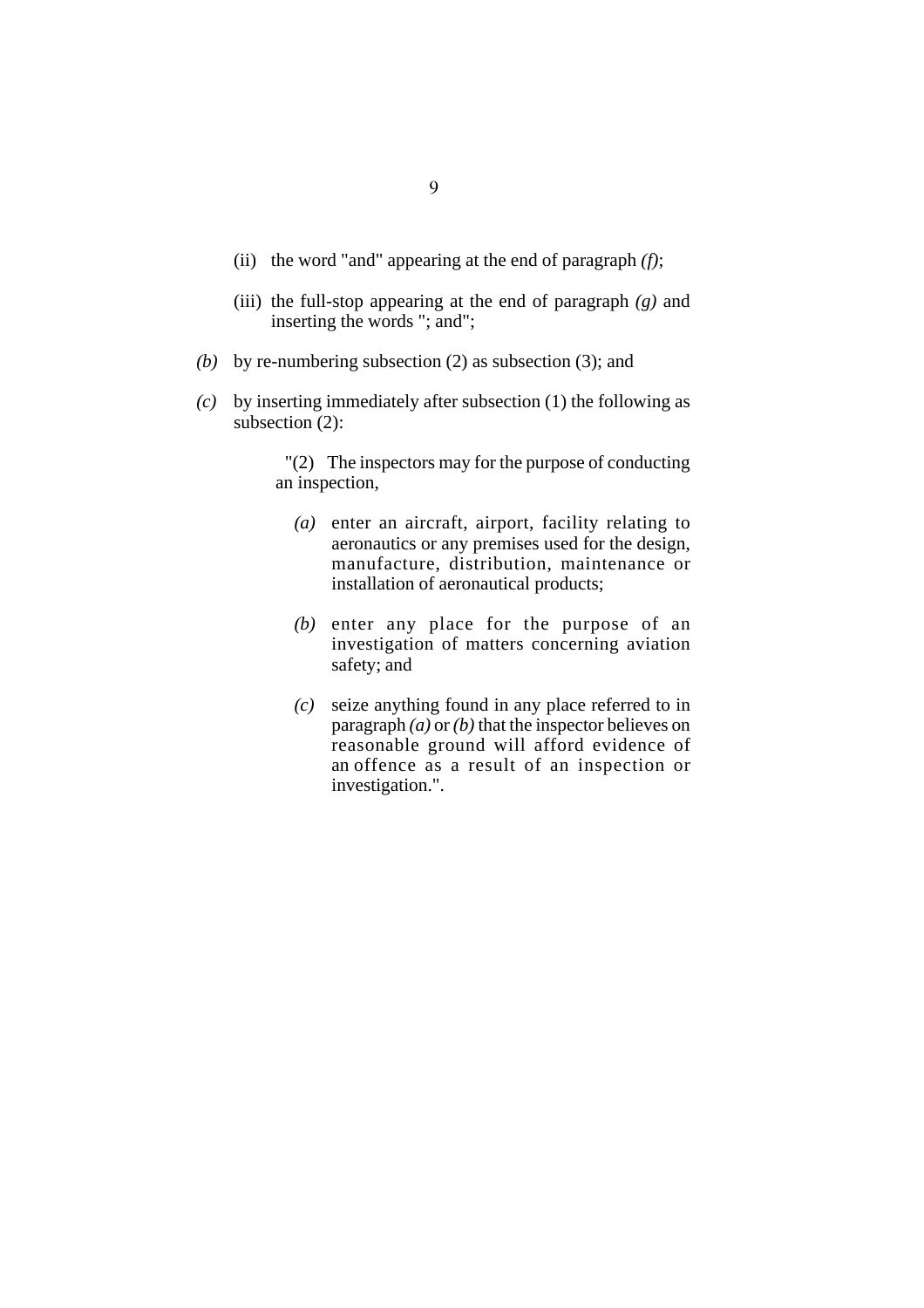**6.** Section 10 of the principal Act is amended

Amendment of section 10 of Act 2004-18.

- *(a)* in subsection (1), by
	- (i) deleting paragraph *(d)* and substituting the following:
		- "*(d)* the approval of aircraft instruments and equipment, flight training equipment and aviation training facilities;";
	- (ii) deleting the word "route" appearing in paragraph *(r)* and substituting the word "works";
	- (iii) deleting paragraph  $(v)$  and substituting the following:
		- " $(v)$  the
			- (i) preservation, protection, removal and testing of aircraft involved in an accident; and
			- (ii) protection of sites where an accident has occurred for the purpose of conducting an investigation into an aircraft accident;";
	- (iv) deleting paragraph *(z)* and substituting the following:
		- $\Gamma(z)$  the taking of statements by investigators for the purpose of an investigation into any accident or incident involving an aircraft.";
- *(b)* in subsection (2), by
	- (i) deleting paragraph *(b)* and substituting the following:

"*(b)* for the licensing of air services;"

- (ii) deleting the word "and" appearing at the end of paragraph *(f)*;
- (iii) deleting the full-stop at the end of paragraph *(g)*; and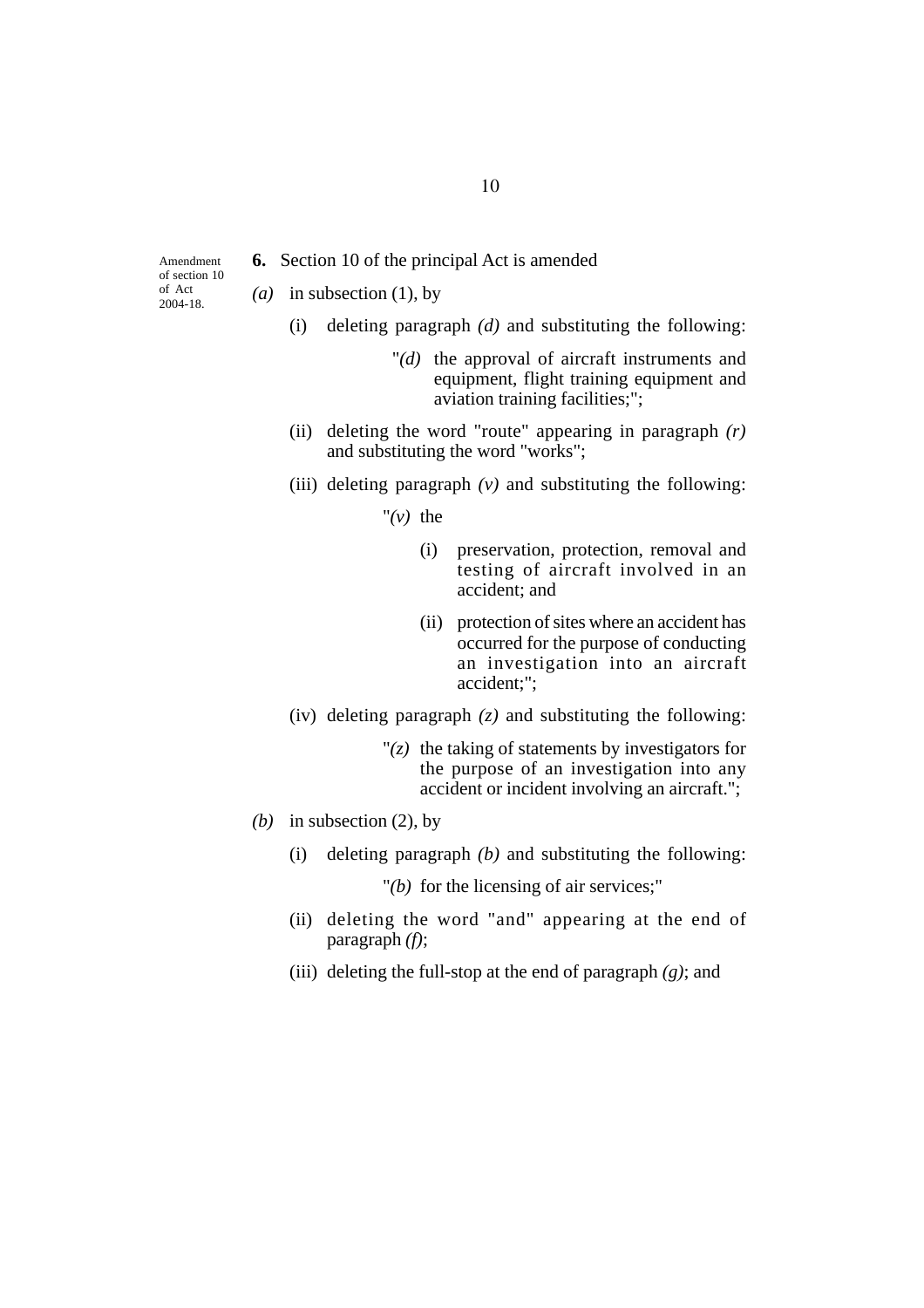- (iv) by inserting the following as paragraphs *(h)*, *(i)*, and *(j)*:
	- "*(h)* for the purpose of ensuring aviation security;
	- *(i)* for the certification of aviation security personnel and organisations; and
	- *(j)* for the development and implementation of a National Civil Aviation Security Programme referred to in section 28B.".
- **7.** Section 19 of the principal Act is amended in subsection (1), by Amendment

(a) inserting a comma after the word "road" appearing in  $of$  Act 2004of section 19 18.

- *(b)* deleting the word "would" appearing in paragraph *(c)*;
- *(c)* inserting the word "or" after the word "road" appearing in paragraph *(d)*.

**8.** Section 24 of the principal Act is amended in subsection (2), by Amendment deleting the words "it is provided that" appearing therein. of section 24 of Act 2004-

**9.** Section 25 of the principal Act is amended

paragraph *(b)*;

*(a)* by deleting subsection (1) and substituting the following:

"(1) No action shall lie in respect of an act of trespass or nuisance by reason only of the flight of aircraft over any property at a height above the ground that, having regard to wind, weather and all the circumstances of the case

- *(a)* is reasonable; or
- *(b)* is in the ordinary flight of the aircraft,

if there is compliance with this Act."; and

Amendment of section 25 of Act 2004- 18.

18.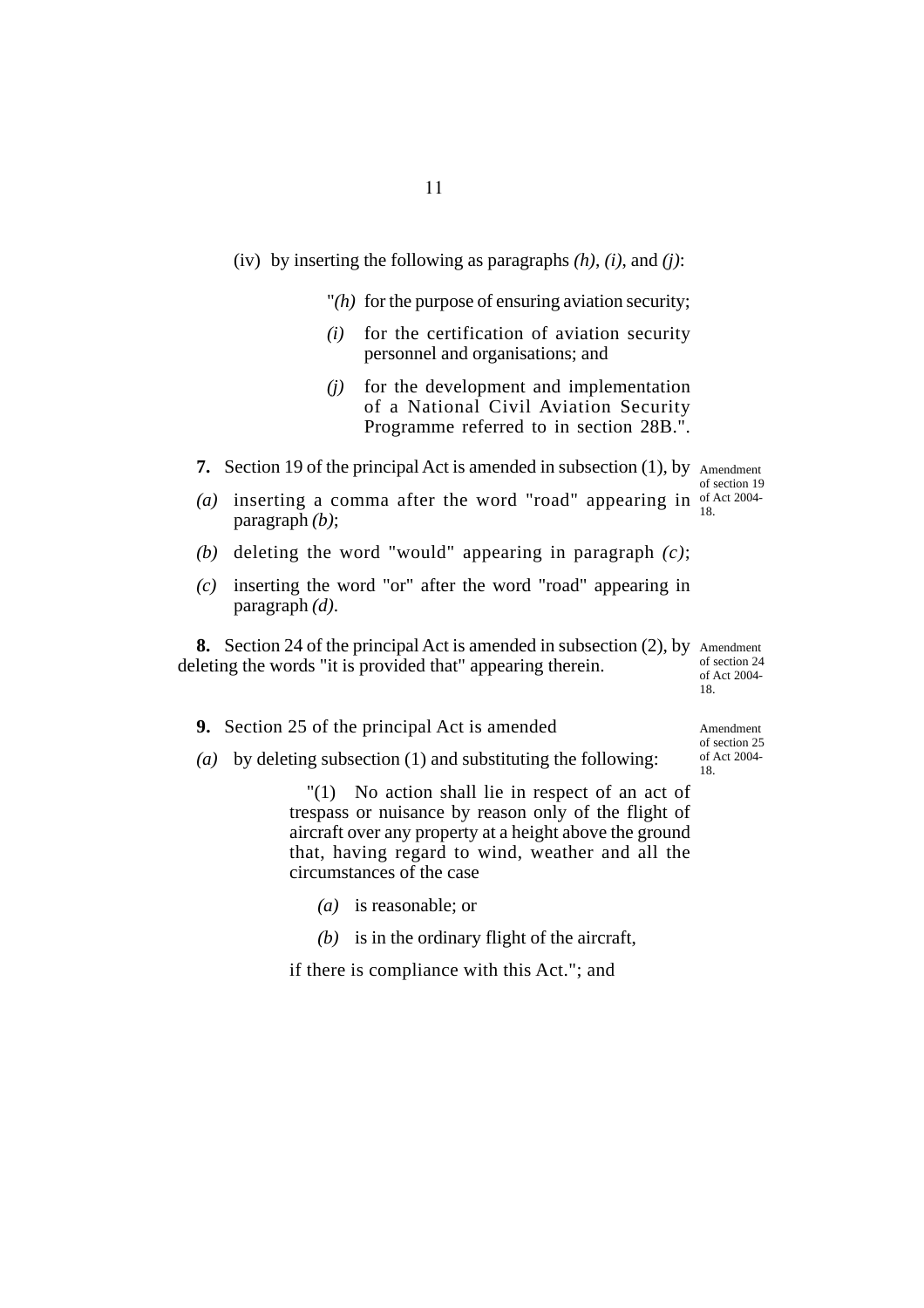- *(b)* in subsection (3) by deleting paragraph *(b)* and substituting the following:
	- "*(b)* a legal liability is created in respect of a person other than the owner of the aircraft to pay damages related to the loss or damage,".

**10.** The principal Act is amended by inserting immediately after Part VI the following: Insertion of Part VIA in Act 2004-

## "PART VIA

## *Registration of Mortgages of Aircraft*

Mortgages of aircraft.

18.

Power to register mortgages of aircraft.

**26A.** An aircraft registered in Barbados or capable of being so registered may be made security for a loan or other valuable consideration.

**26B.** (1) Where a mortgage exists in respect of an aircraft that is registered in Barbados or that is capable of being registered, the mortgage shall be registered in accordance with the provisions of this Part.

(2) The registration of a mortgage of an aircraft referred to in subsection (1)

- *(a)* may extend to any store of spare parts for that aircraft;
- *(b)* may include provisions that correspond, subject to such modifications as appear to the Minister to be necessary or expedient, to any of the provisions of the *Shipping Act*, relating to the mortgaging of ships;
- *(c)* shall accurately reflect the rights and liabilities of mortgagors and mortgagees of such aircraft,

Cap. 296.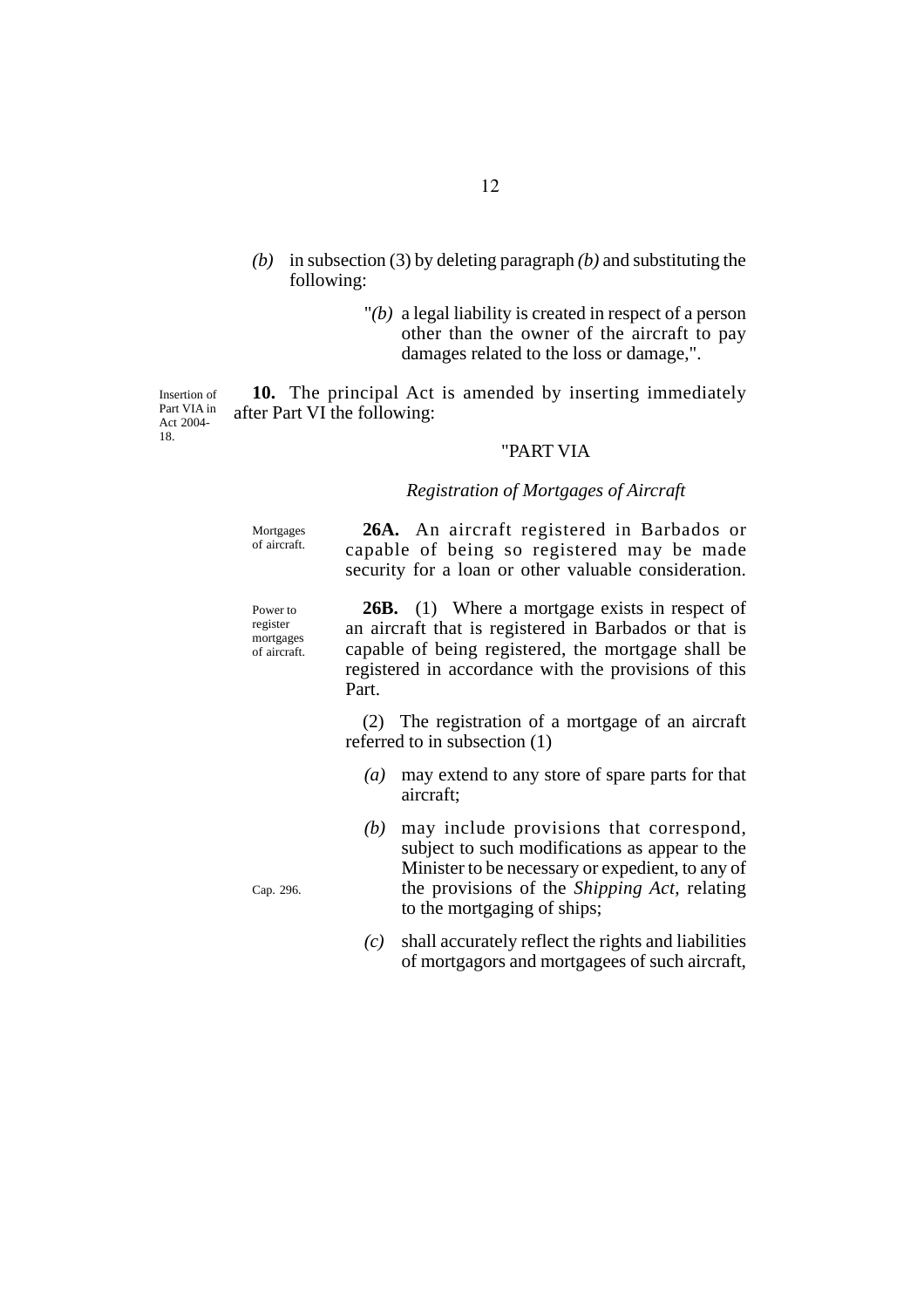rights and the relationship of such rights to other rights in or over such aircraft, including possessory liens for work done to such aircraft;

- *(d)* shall stipulate in relation to the aircraft, the provision and application of any enactments for the time being in force in Barbados relating to the registration of mortgages charged on the property of companies;
- *(e)* shall provide for the rights of mortgagees of aircraft to be exercisable, in such circumstances as the regulations may specify, in relation to payments for the use of the aircraft; and
- *(f)* shall confer on any court in Barbados powers in respect of any register maintained in pursuance of this Act and in respect of transactions affecting aircraft registered therein.

(3) Division A of Part II of the *Companies Act* shall not apply to mortgages of aircraft registered under this Act.

(4) Notwithstanding subsection (3), where a mortgage of aircraft has been registered under this Act, the Director shall within 14 days of the registration, submit to the Registrar of Companies a notice under the Director's hand that the mortgage has been recorded by him and the time and date of the making of that record.

(5) Where a mortgage in respect of an aircraft has been registered under the *Companies Act* or the *Bills of Sale Act*, that mortgage may within 6 months of the commencement of this Act, be transferred to the Register and shall have priority according to the time that it was registered under the *Companies Act* or *Bills of Sale Act*, as the case may be.

Cap. 308. Cap. 306.

Cap. 308.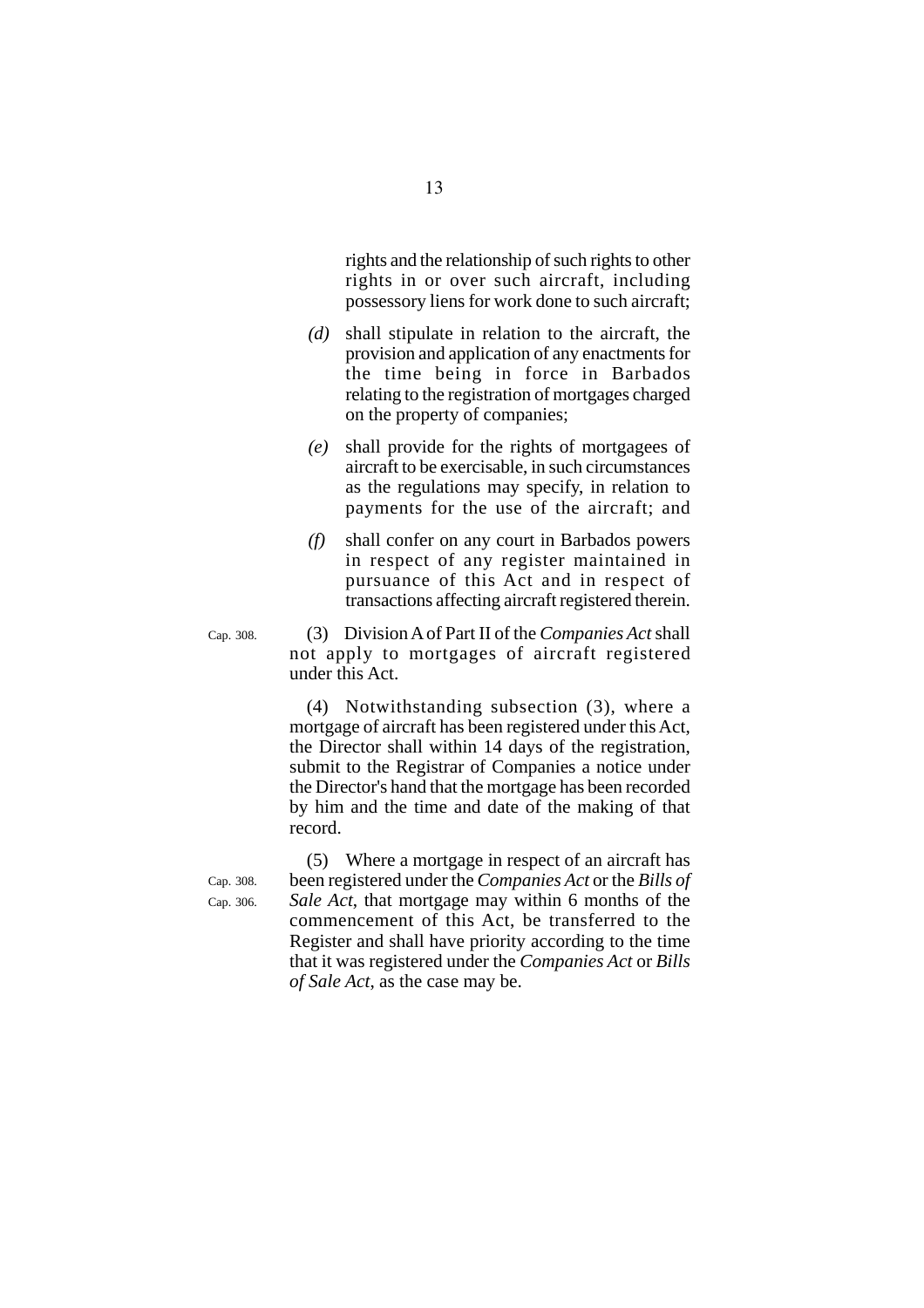**26C.** The Minister shall maintain a Register of Aircraft Mortgages in which a record of all aircraft mortgages registered under this Act is kept. Register of Aircraft Mortgages.

**26D.** (1) The records required to be kept pursuant to section 26C may be maintained in a form other than a written form. Records.

> (2) Where the records are maintained in a form other than a written form,

- *(a)* the Minister must furnish any copy required to be furnished under this Act in an intelligible written form; and
- *(b)* a report reproduced from those records is admissible in evidence to the same extent as the original written records would be admissible, if the report is certified by the Minister.

**26E.** (1) A document may be served upon the Minister by leaving it at the office of the Director or by sending it by telex, facsimile, pre-paid post or cable addressed to the Director at his office.

(2) A notice required to be sent to the owner, mortgagee or mortgagor of an aircraft may be sent by telex, facsimile, pre-paid post or cable

- *(a)* addressed to, or delivered personally to, such owner, mortgagee or mortgagor;
- *(b)* where the owner, mortgagee or mortgagor is a company, addressed to the registered office of that company.

(3) A notice sent in accordance with subsection (2) is for the purposes of this Act presumed to be received by the owner, mortgagee or mortgagor at the time it would ordinarily be delivered by the Post Office.

Service of documents.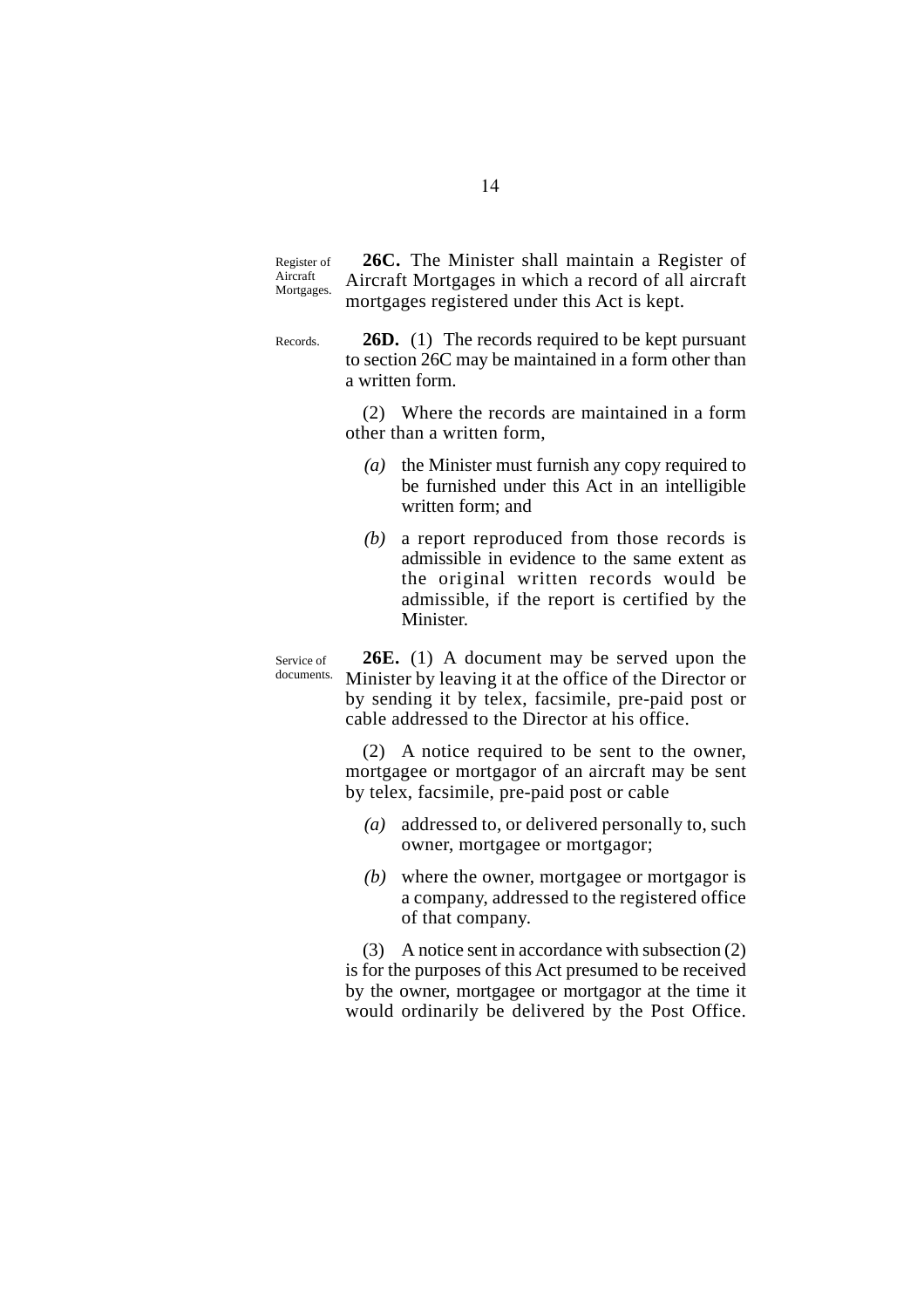(4) The sending of a notice required to be sent pursuant to this Act may be waived by the person entitled to receive it.

Proof of documents.

**26F.** (1) The Minister may require that a document or a fact stated in a document required or sent in accordance with this Act be verified in accordance with subsection  $(2)$ .

(2) A document or fact referred to in subsection (1) may be verified by affidavit or affirmation.

(3) The Minister may require of a body corporate the authentication of a document; and the authentication may be signed by the secretary, a director or by the attorney-at-law, for the body corporate.

Retention of documents.

**26G.** The Minister need not produce any document of a prescribed class after 6 years from the date on which he received it.

Registrar's certificate.

Refusal power.

**26H.** The Minister may furnish any person with a certificate stating that a mortgage

- *(a)* has not been registered; or
- *(b)* was or was not on the Register on a stated date.

**26I.** (1) The Minister may refuse to receive, file or register a document submitted to him, if the Minister is of the opinion that the document

- *(a)* contains matter contrary to the law;
- *(b)* by reason of any omission or error in description has not been duly completed;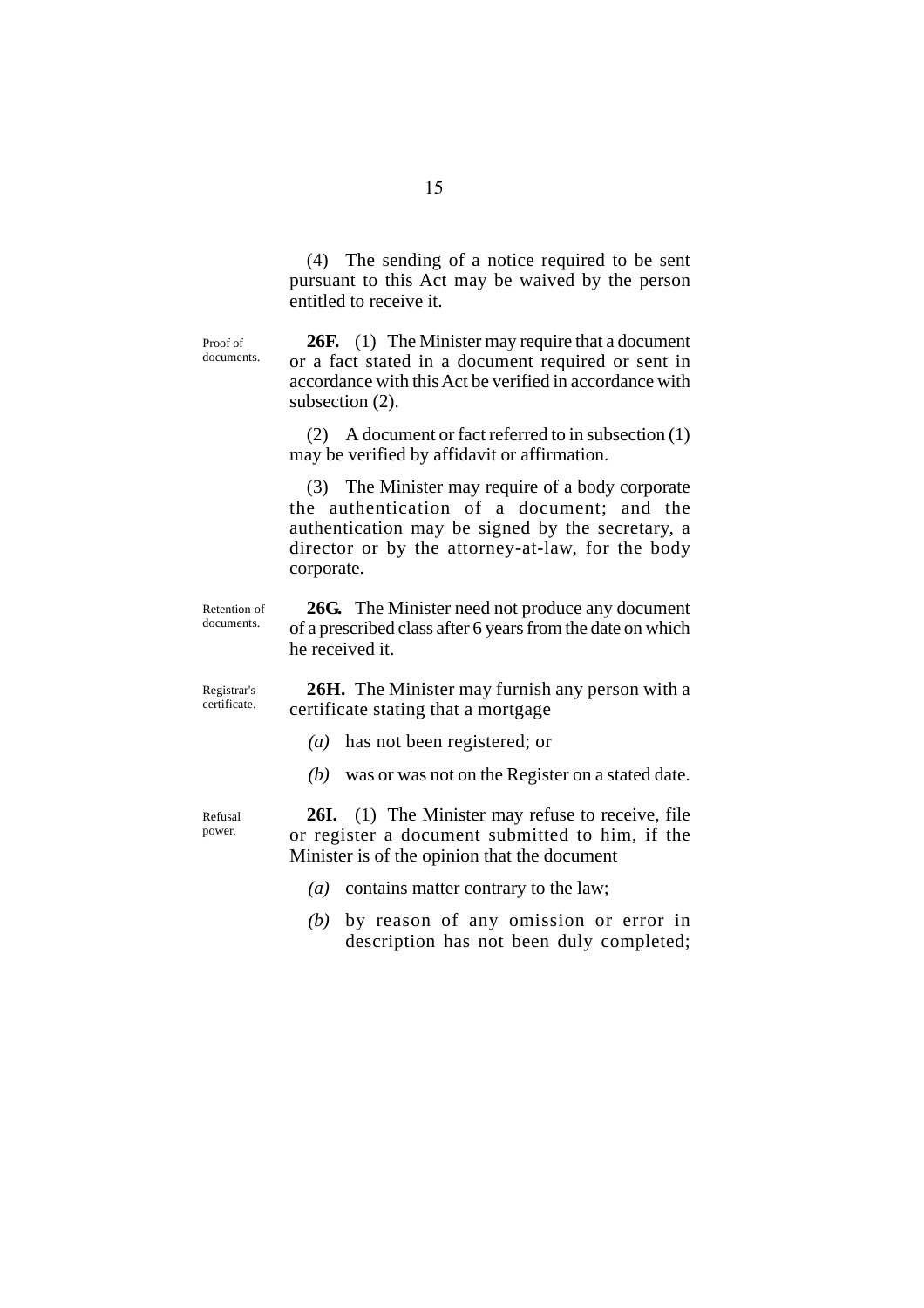- *(c)* does not comply with the requirements of this Act or regulations made under this Act;
- *(d)* contains an error, alteration or erasure;
- *(e)* is not sufficiently legible; or
- *(f)* is not sufficiently permanent for his records.

(2) The Minister may request that a document refused under subsection (1) be amended or completed and re-submitted, or that a new document be submitted in its place.

(3) If a document that is submitted to the Minister is accompanied by a statutory declaration made by an attorney-at-law that the document contains no matter contrary to law and has been duly completed in accordance with the requirements of this Act, the Minister may accept the declaration as sufficient proof of the facts therein declared.

- **25J.** Every document sent to the Minister must be in typed or printed form. Filing form.
- **26K.** A seal prescribed by the Minister may be used for the authentication of documents relating to the mortgage of aircraft.". Seal.
- **11.** Section 27 of the principal Act is amended by
- *(a)* inserting in the appropriate alphabetical order the following:
	- " "airport security officer" means a person who has successfully completed training in accordance with the security training requirements of the approved Airport Operator's Security Programme, and who has been appointed as such by the airport operator;";

Amendment of section 27 of 2004-18.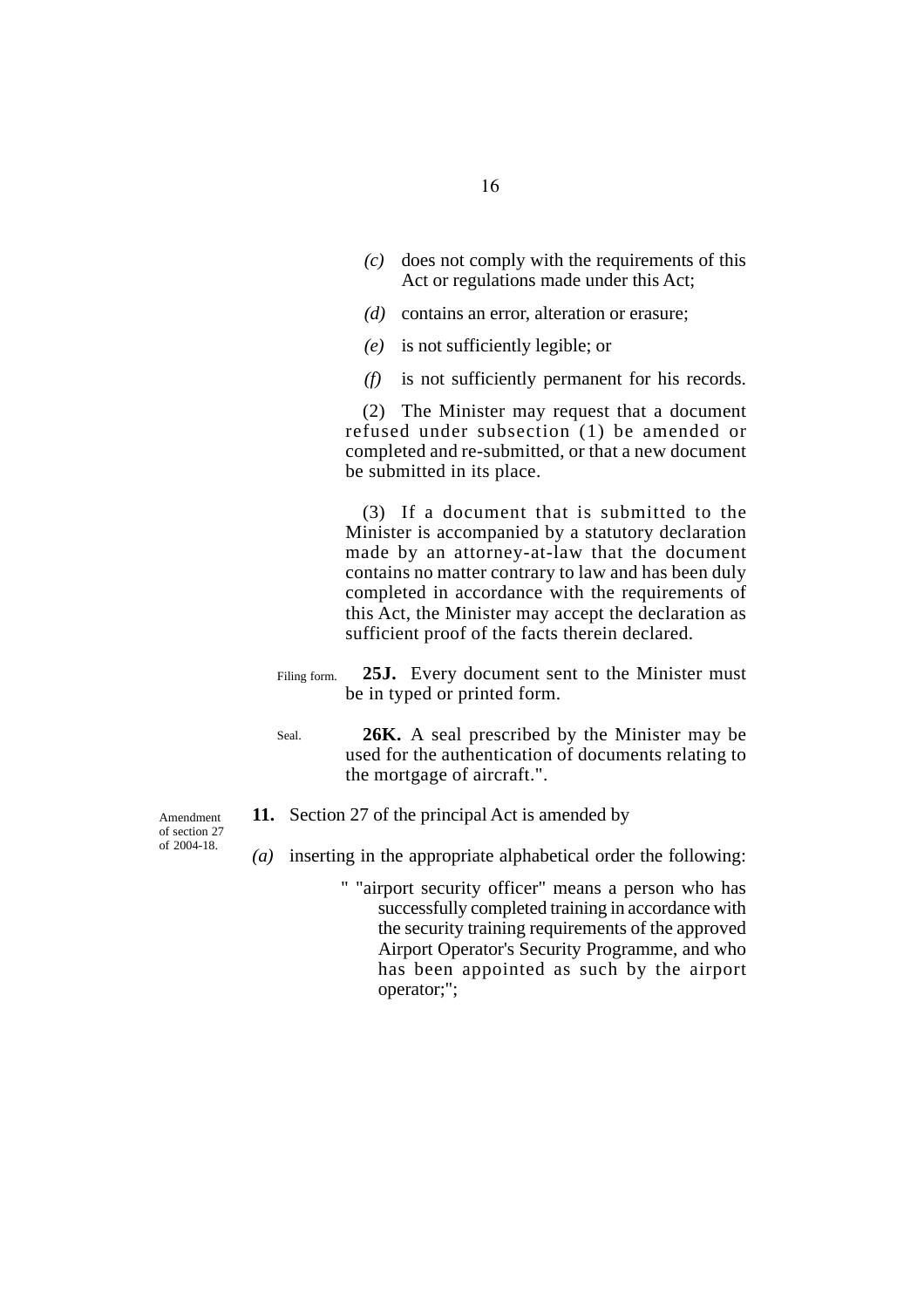- *(b)* by deleting the definition of "explosives" and substituting the following:
	- " "explosives" mean gunpowder, nitro-glycerine, dynamite, gun-cotton, blasting powder, fulminate of mercury or of other metals, coloured flares and every other substance that has the capacity to explode, whether or not similar to those mentioned herein.".

12. The principal Act is amended by inserting immediately Insertions of after section 28 the following new sections:

sections 28A, 28B and 28C in

"Establish-<br> **28A.** (1) For the purposes of this Act, there is  $\frac{\text{Act}}{\text{Net 2004}}$ established a Committee to be known as the National Civil Aviation Security Committee. (2) The provisions of the *Second Schedule* to this Act have effect with respect to the constitution of the Committee and otherwise in relation thereto. ment of the National Civil Aviation Security Committee. Second Schedule.

Functions of the Committee.

**28B.** The functions of the Committee are

- *(a)* to advise the Minister and regulate the aviation industry on the aviation security measures required to meet threats to civil aviation and civil aviation facilities;
- *(b)* to devise a National Civil Aviation Security Programme that shall
	- (i) set out the Government's security policy in respect of civil aviation within Barbados, and in respect of Barbadian civil aircraft overseas; and
	- (ii) provide through the establishment of standards and guidelines, the necessary safeguards against acts of unlawful interference;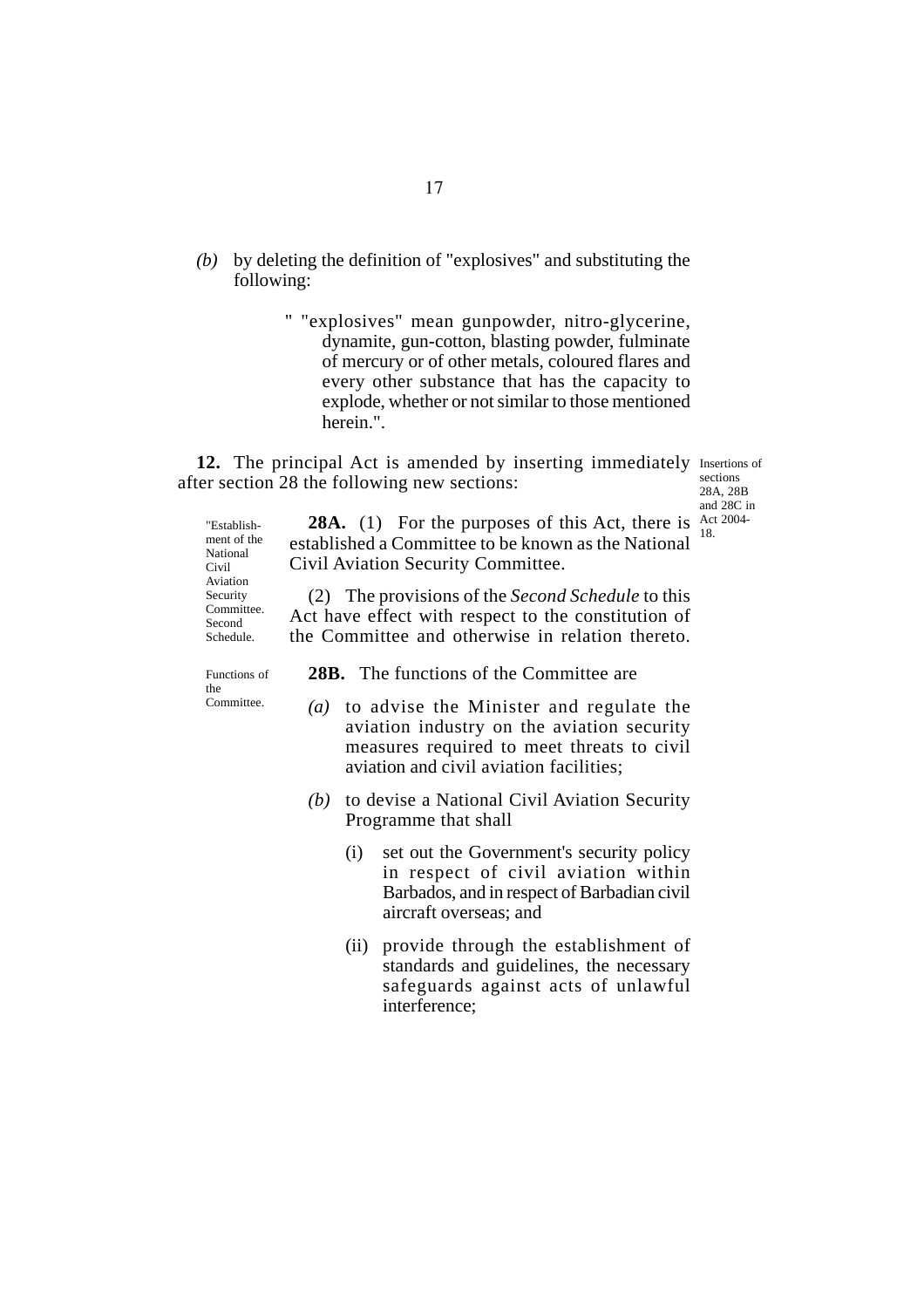- *(c)* to assign responsibilities for the implementation of the Programme and establish the means of ensuring co-ordination between Government departments and other relevant agencies for that purpose;
- *(d)* to review and maintain the effectiveness of the Programme, including re-evaluating security measures and procedures following an act of unlawful interference, and taking such action as may be necessary to remedy weaknesses and prevent the recurrence of any act of unlawful interference;
	- *(e)* to consider recommendations made by the Airport Security Committee of the Grantley Adams International Airport Inc., and where appropriate, recommend those changes to the Director:
	- *(f)* to co-ordinate the exchange and dissemination of information on incidents, threats and appropriate counter measures relating to the security of civil aviation;
	- *(g)* to promote security considerations in the design of new airports or the expansion of existing facilities; and
	- *(h)* to keep under constant review the level of civil aviation operations in Barbados and make adjustments as necessary to the Programme.

Aviation security agency.

**28C.** (1) There is hereby established an Aviation Security Agency for the development and implementation of the Programme referred to in section 28B.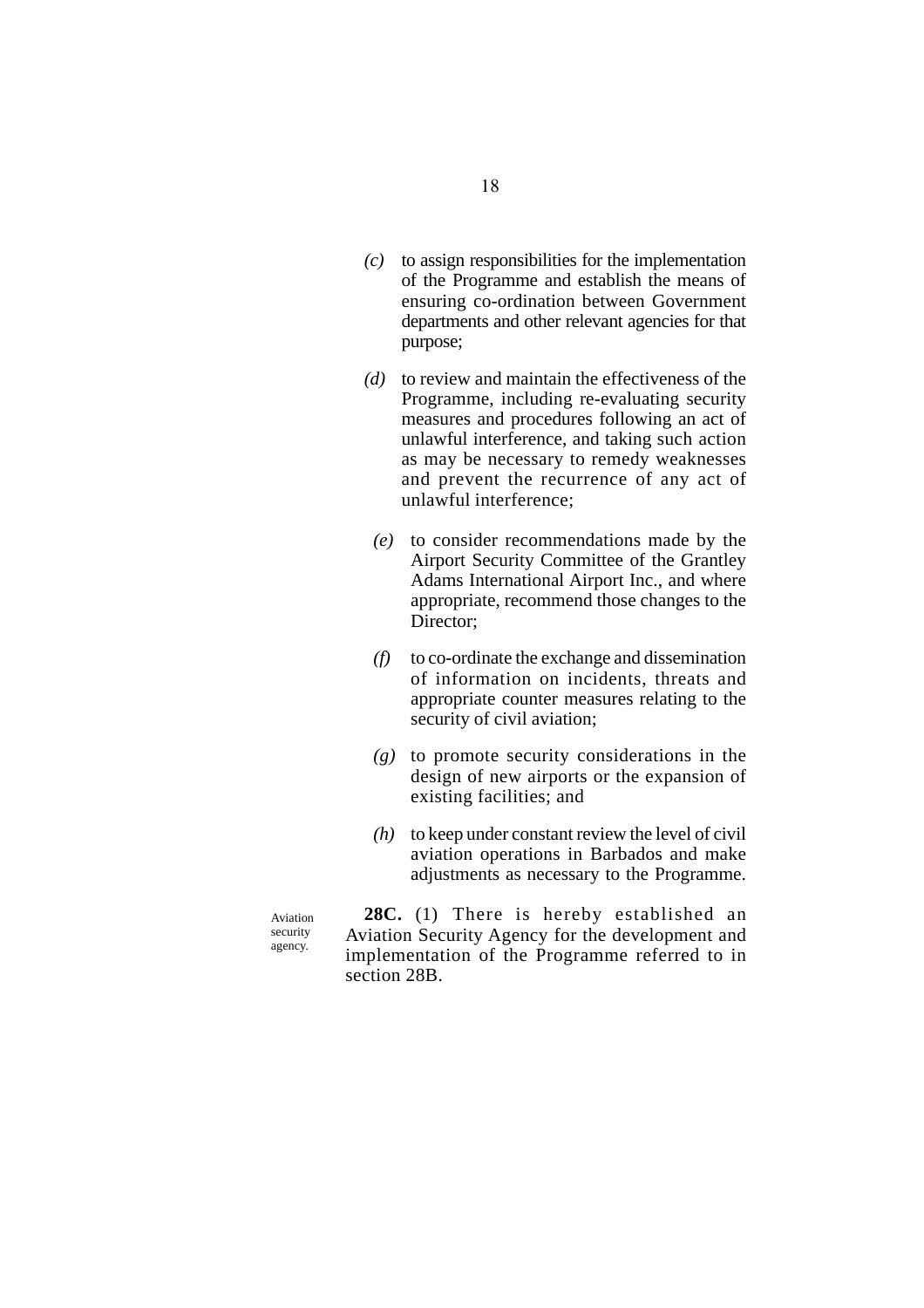(2) The Director shall be the designated appropriate Aviation Security Agency for the development and implementation of the Programme.

- (3) The Director shall
- *(a)* monitor the implementation of the Programme by the Government departments and identify the bodies to which responsibilities have been assigned by the Committee;
- *(b)* approve the security programme devised by the airport operators, airline operators, regulated agents, and air traffic service providers prior to the implementation and monitoring of the security programme;
- *(c)* liaise with the Committee and the National Security Service on all matters of aviation security and take adequate measures to respond to different levels of threats.".
- **13.** Section 33 of the principal Act is amended

Amendment of section 33 18.

- (a) is subsection (2), by inserting the words "or an airport of Act 2004security officer" immediately after the words "member of the Police Force on duty";
- *(b)* by deleting
	- (i) subsection (3) and substituting the following:

"(3) A member of the Police Force or an airport security officer may order any person who

*(a)* fails or refuses to give satisfactory evidence in accordance with subsection (2) when so requested by the member of the Police Force or airport security officer; or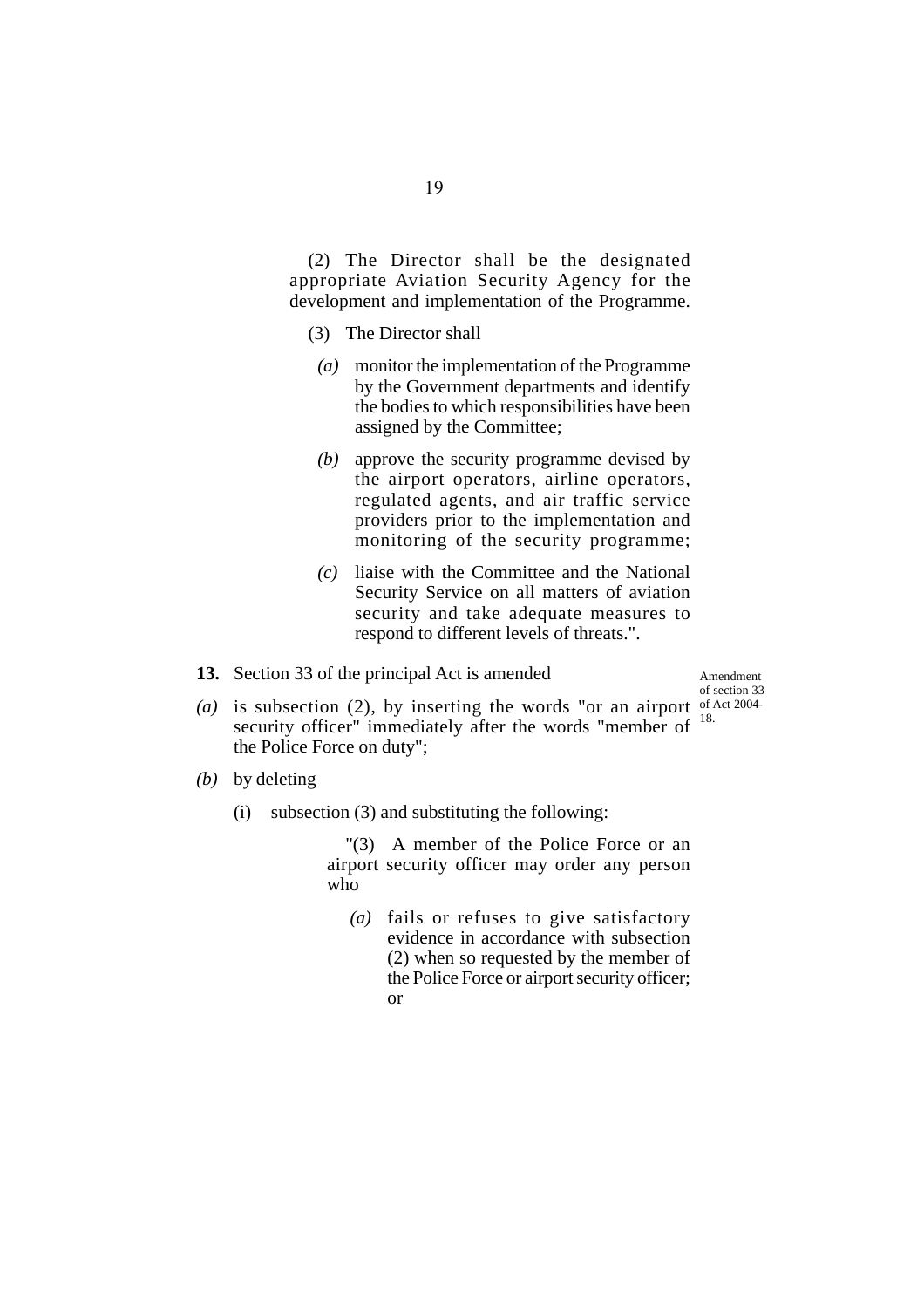*(b)* has failed to satisfy the member of the Police Force or airport security officer that he is a person authorised to be in a protected or restricted area,

to leave the protected or restricted area; and the person shall comply with the order;"; and

(ii) subsection (5) and substituting the following:

"(5) A member of the Police Force or an airport security officer may use such force as may be reasonably necessary to remove from any protected or restricted area any person who fails or refuses to leave the protected or restricted area after having been so ordered by the member of the Police Force or an airport security officer to do so, in accordance with subsection (3).".

**14.** The principal Act is amended in section 34 by deleting subsection (3) and substituting the following: Amendment of section 34 of Act 2004- 18.

- "(3) For the purpose of this section, a person who is
	- *(a)* in an aircraft; or
	- *(b)* in an airport

shall be treated as having with him in the aircraft or in the airport an article to which this section applies where

> (i) he has in the aircraft an article that forms part of his baggage or he has brought or caused to be brought on the aircraft as being or forming part of any other property to be carried on the aircraft; or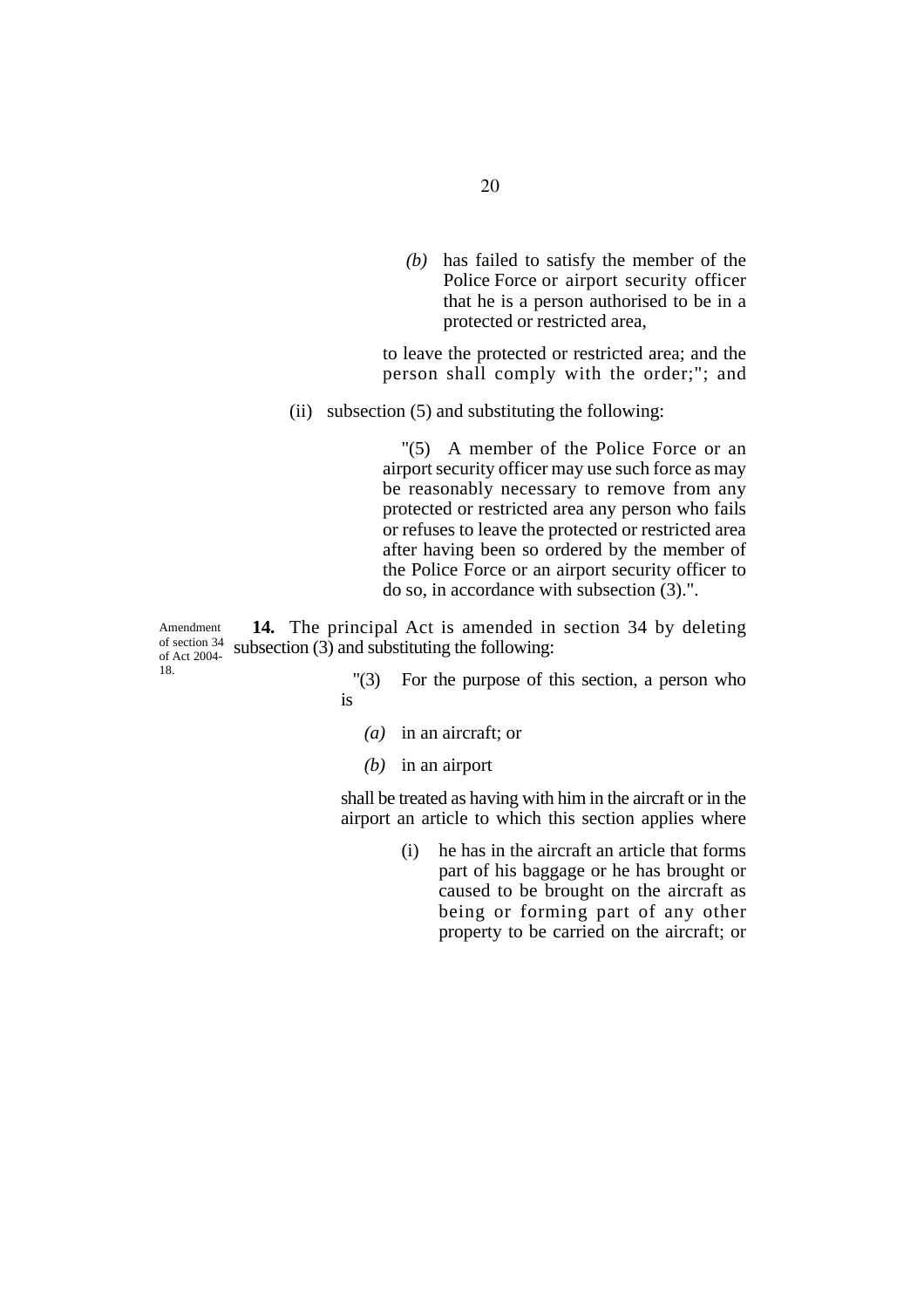(ii) he is in an airport and has with him an article that forms part of his baggage or he has brought or caused to be brought into the airport an article that forms part of any property to be carried on an aircraft on which he is also to be carried,

notwithstanding that apart from this subsection, he would not be regarded as having the article with him or in the aircraft or in a part of the airport, as the case may be.".

**15.** Section 36 of the principal Act is amended in subsection (1) by Amendment inserting immediately after the words "A member of the Police Force", of section 36 the words "an airport security officer". of Act 2004- 18.

16. Section 43 of the principal Act is amended in subsection (1) by Amendment deleting the word "Commissioner" and substituting the words "Chief of section 43 Executive Officer of the Grantley Adams International Airport". of Act 2004- 18.

17. Section 46 of the principal Act is amended by deleting the Amendment definition "aircraft incident" and substituting the following definition of section 46 in the appropriate alphabetical order: of Act 2004- 18.

> " "aviation incident" means an occurrence, other than an accident, associated with the operation of an aircraft, which affects or could affect the safety of aircraft operations;".

> > Amendment of section 59

- **18.** Section 59 of the principal Act is amended by
- (a) inserting the word "and" at the end of paragraph  $(d)$ ;  $_{10}^{6}$  Act 2004-18.
- *(b)* deleting the word "and" appearing at the end of paragraph *(e)* and inserting a full-stop; and
- *(c)* deleting paragraph *(f)*.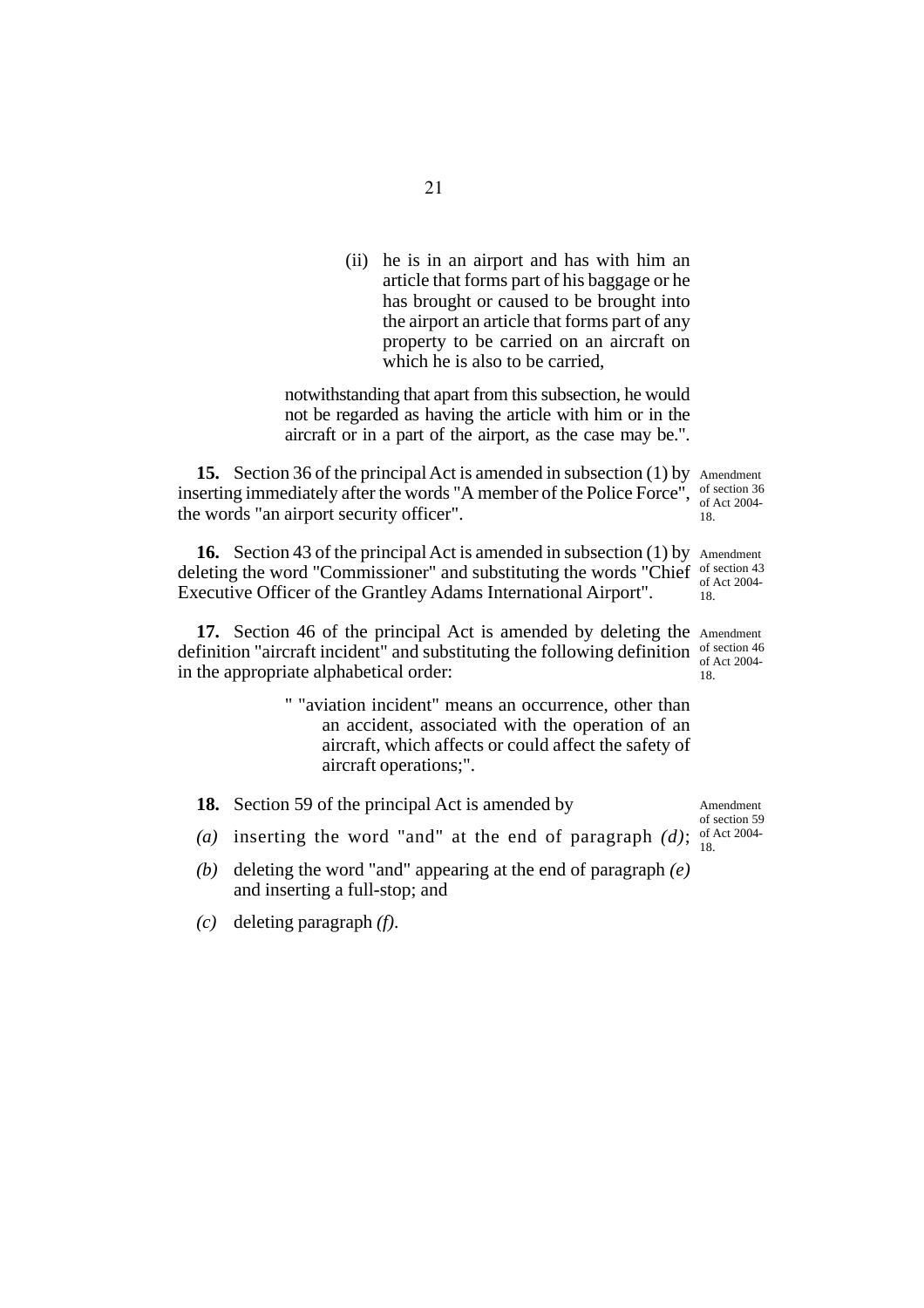**19.** The principal Act is amended by deleting section 79 and substituting the following: Amendment of section

79 of Act 2004-18.

"Exemption of aircraft from seizure on patent claims.

- **79.** (1) No person may
- *(a)* seize, detain or interfere with an aircraft; or
- *(b)* institute any proceedings against the owner or operator of an aircraft

on the grounds that

- (i) the construction or any mechanism, part, accessory or operation of the aircraft; or
- (ii) any spare part, or spare equipment imported into or stored in Barbados for the purpose of installation in that aircraft

is an infringement of a patent, design or model.

(2) Subsection (1) does not apply in relation to any spare part or spare equipment that is sold or distributed in Barbados, or is exported from Barbados for sale or distribution.

- (3) This section applies to
- *(a)* aircraft other than aircraft used in the military, customs or police services, that is registered in a country in which there is a declaration made with a view to the fulfilment of provisions of the Chicago Convention to which this section relates, that the benefits of those provisions apply to that country; and
- *(b)* such other aircraft as the Minister by Order specifies.".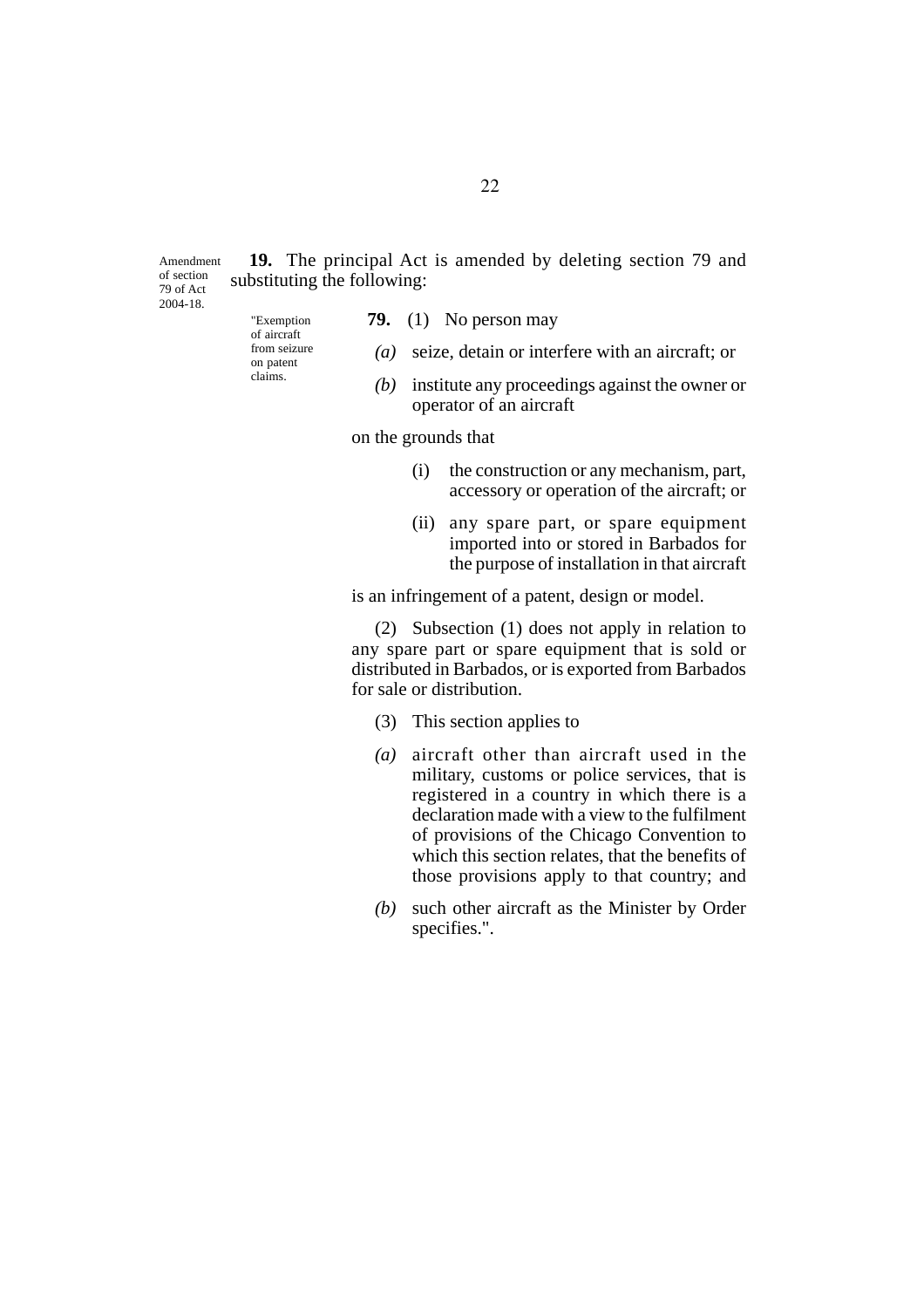20. Section 80 of the principal Act is amended in subsection (2) by Amendment deleting the words "to which this section applies" appearing therein. of section 80 of Act 2004-18.

21. The principal Act is amended by deleting section 82 and Amendment substituting the following:

of section 82 of Act 2004-18.

"Failure to licence aircraft.

**82.** Any person who is required to have a licence or permit to use an aircraft under this Act or the Regulations made hereunder and who

- *(a)* fails to obtain the licence or permit; or
- *(b)* contravenes a condition contained in the licence or permit

is guilty of an offence and is liable on summary conviction to a fine of \$250 000 or to imprisonment for a term of 3 years or to both, and in the case of a continuing offence is liable to a fine of \$5 000 for each day or part thereof during which the offence continues.".

**22.** Section 89 of the principal Act is amended in subsection (2) by Amendment deleting the words "*Second Schedule*" and substituting the words "*Third* of section *Schedule*". 89 of Act 2004-18.

**23.** The principal Act is amended by

Amendment of Schedules to Act

*(a)* deleting the following enactment from the *Second Schedule*: 2004-18.

"S.I. 1998 No. 2 *Civil Aviation (Mortgaging of Aircraft) Order, 1998*;";

*(b)* re-designating the "*Second Schedule*" as the "*Third Schedule*"; and

*(c)* inserting as the *Second Schedule*, the *Schedule* to this Act.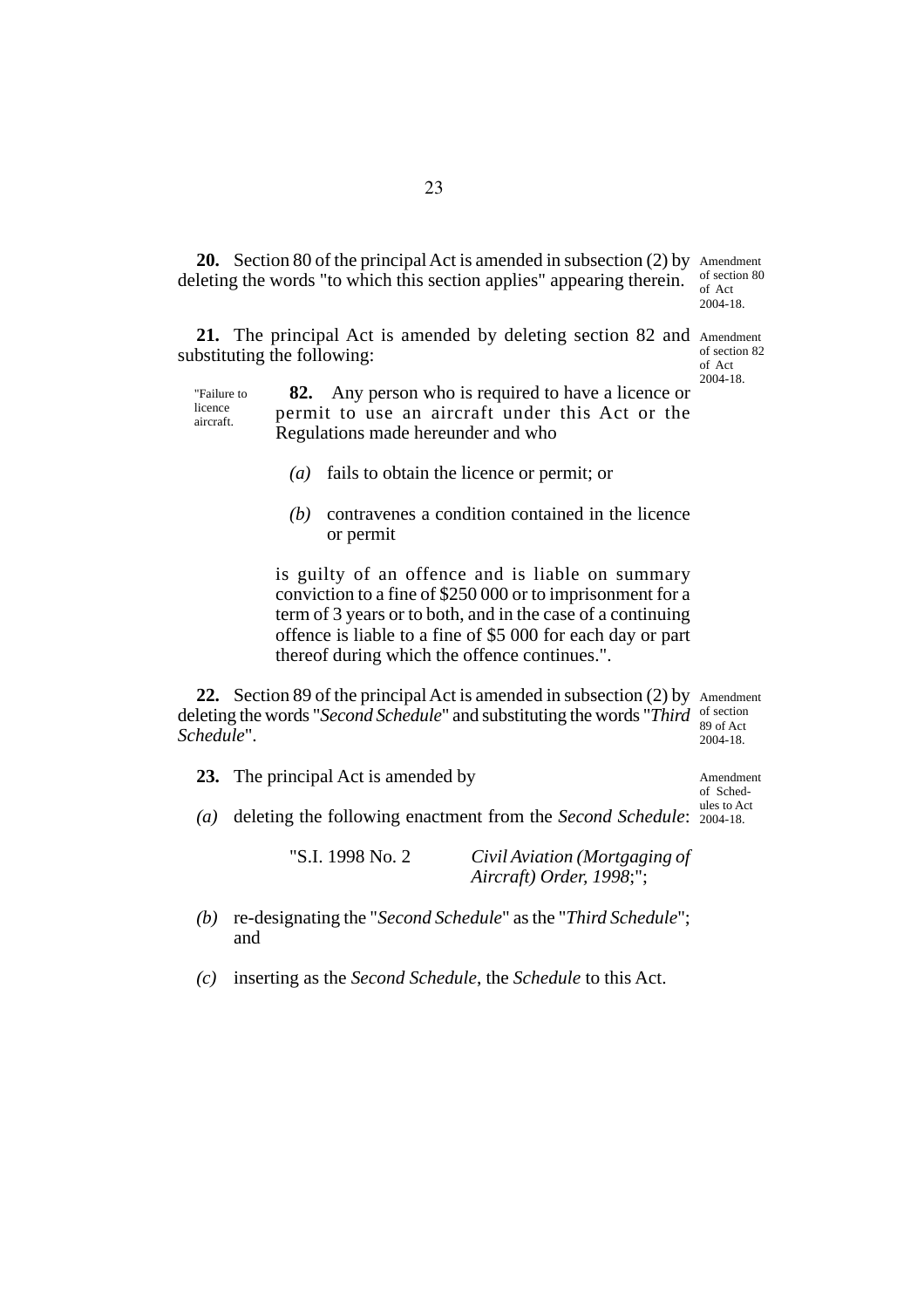#### **SCHEDULE**

#### "SECOND SCHEDULE

*(Section 28A(2))*

#### *Constitution and Procedure of the National Civil Aviation Security Committee*

**1.** The Committee shall consist of a Chairman and not less than 12 other members.

**2.** The Minister shall, by instrument in writing, appoint the following persons as members of the Committee:

- *(a)* Director of Civil Aviation or his nominee;
- *(b)* Permanent Secretary, Ministry of Defence and Security or his Deputy;
- *(c)* Permanent Secretary, Ministry of Foreign Affairs or her Deputy;
- *(d)* Permanent Secretary, Ministry of International Transport or his Deputy;
- *(e)* Commissioner of Police or his Deputy;
- *(f)* Chief of Staff, Barbados Defence Force or his Deputy;
- *(g)* Chairman of Airport Security Committee or his Deputy;
- *(h)* Comptroller of Customs or his Deputy;
- *(i)* Chief Immigration Officer or his Deputy;
- *(j)* Chief Executive Officer, Grantley Adams International Inc.;
- *(k)* Chief Fire Officer or his Deputy;
- *(l)* Post Master General or his Deputy.
- **3.** The Committee shall be presided over by
- *(a)* the Director of Civil Aviation, as Chairman, when the matters being considered by the Committee relate to preventative security measures and procedures; or